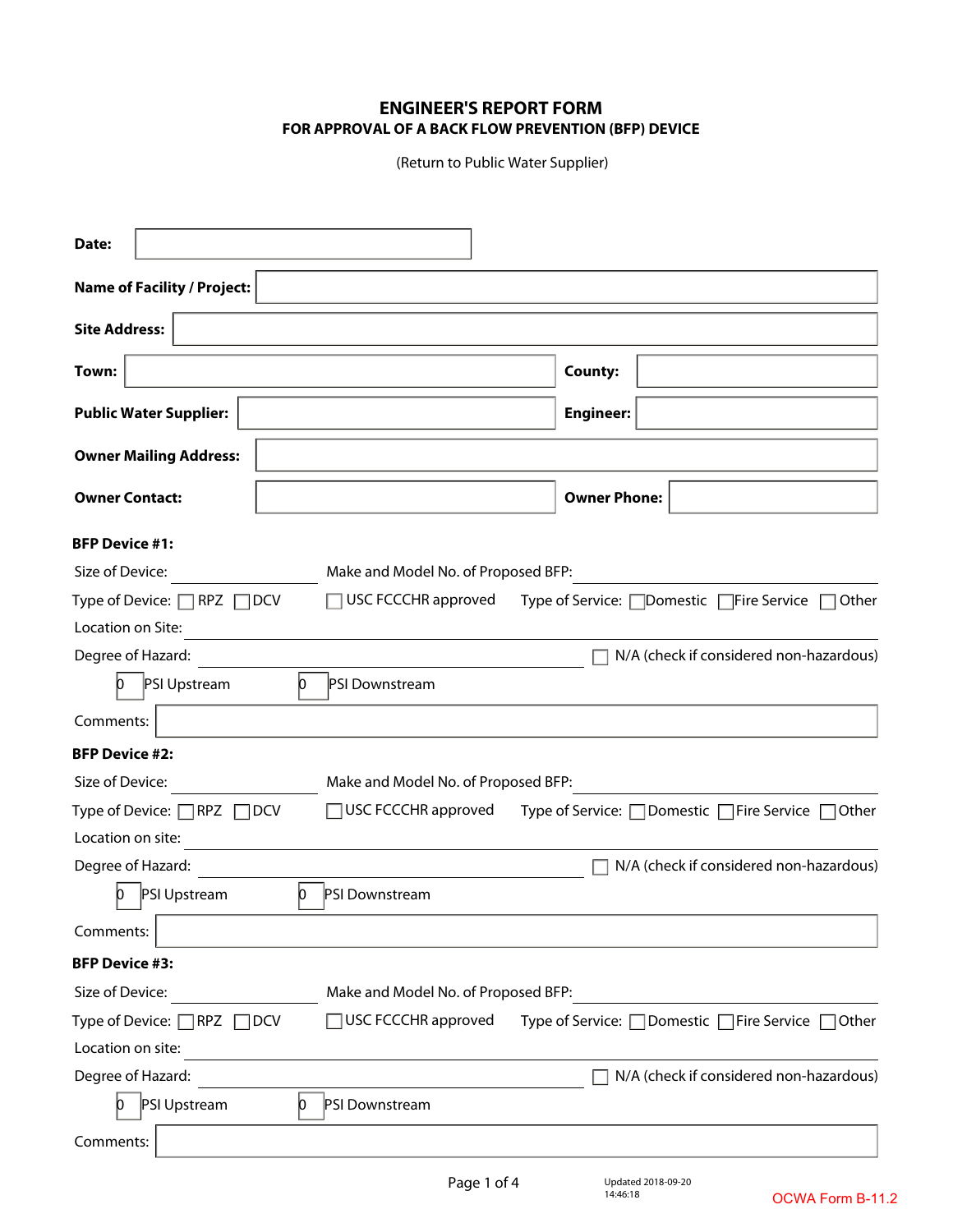| 1.                                                                                                                                                                                                                                                 | Facility / Project Classification ( Check All That Apply):                                                                                                                            |                                                                                                                            |  |  |  |  |  |  |
|----------------------------------------------------------------------------------------------------------------------------------------------------------------------------------------------------------------------------------------------------|---------------------------------------------------------------------------------------------------------------------------------------------------------------------------------------|----------------------------------------------------------------------------------------------------------------------------|--|--|--|--|--|--|
|                                                                                                                                                                                                                                                    | Residential Multi Family; No. of Units?                                                                                                                                               | <b>Funeral Home</b>                                                                                                        |  |  |  |  |  |  |
|                                                                                                                                                                                                                                                    | Single Retail Store                                                                                                                                                                   | School - Public / Private                                                                                                  |  |  |  |  |  |  |
|                                                                                                                                                                                                                                                    | Multiple Retail Stores / Plazas                                                                                                                                                       | Country Club / Golf Course                                                                                                 |  |  |  |  |  |  |
|                                                                                                                                                                                                                                                    | Single Business;<br>Type?                                                                                                                                                             | Church / Religious Center<br>Nursery / Garden Store<br>Health Club / Community Center<br>Automotive Sales / Service Center |  |  |  |  |  |  |
|                                                                                                                                                                                                                                                    | Multiple Business; Professional / Office Building                                                                                                                                     |                                                                                                                            |  |  |  |  |  |  |
|                                                                                                                                                                                                                                                    | Food Service / Restaurant                                                                                                                                                             |                                                                                                                            |  |  |  |  |  |  |
|                                                                                                                                                                                                                                                    | Laundromats / Dry Cleaners                                                                                                                                                            |                                                                                                                            |  |  |  |  |  |  |
|                                                                                                                                                                                                                                                    | No. of Rooms?<br>Hotel / Motel;                                                                                                                                                       | Grocery                                                                                                                    |  |  |  |  |  |  |
|                                                                                                                                                                                                                                                    | Car Wash                                                                                                                                                                              | Medical Center / Nursing Home / Hospital                                                                                   |  |  |  |  |  |  |
|                                                                                                                                                                                                                                                    | Other: (Identify)                                                                                                                                                                     |                                                                                                                            |  |  |  |  |  |  |
| 2.                                                                                                                                                                                                                                                 | How many stories (floors) will the facility have?                                                                                                                                     |                                                                                                                            |  |  |  |  |  |  |
|                                                                                                                                                                                                                                                    | 3. What is the square footage of floor space where the BFP is located within the facility?                                                                                            |                                                                                                                            |  |  |  |  |  |  |
|                                                                                                                                                                                                                                                    | 4. What is the expected maximum domestic flow rate(GPM)?                                                                                                                              | <b>GPM</b>                                                                                                                 |  |  |  |  |  |  |
|                                                                                                                                                                                                                                                    | What is the average daily consumption (Gallons)?                                                                                                                                      | GPD                                                                                                                        |  |  |  |  |  |  |
|                                                                                                                                                                                                                                                    | What is the size of the domestic service?                                                                                                                                             |                                                                                                                            |  |  |  |  |  |  |
|                                                                                                                                                                                                                                                    | 5. Will the facility / project receive domestic water supply from a secondary source? If Yes, note type below:                                                                        | Yes<br>No                                                                                                                  |  |  |  |  |  |  |
|                                                                                                                                                                                                                                                    | Well<br>Cistern                                                                                                                                                                       | Other: (Identify)                                                                                                          |  |  |  |  |  |  |
|                                                                                                                                                                                                                                                    | Will the facility have a fire service?                                                                                                                                                | No                                                                                                                         |  |  |  |  |  |  |
| 6.<br>Yes<br>If YES, answer questions A through F below; If NO, go to question #7.)                                                                                                                                                                |                                                                                                                                                                                       |                                                                                                                            |  |  |  |  |  |  |
|                                                                                                                                                                                                                                                    | Will the fire service have a fire pump? If YES, what will the pressure be in the Authority's main at the<br>Α.<br>PSI<br>point of connection during maximum flow?<br>ΝA<br> No<br>Yes |                                                                                                                            |  |  |  |  |  |  |
| Is the facility located within 1,700 feet of an alternative source of water (retention pond, lake, river,<br>В.<br>canal, etc.) from which fire equipment could draw from (draft) in the event of a fire?<br>Yes<br>No<br>If YES, please describe: |                                                                                                                                                                                       |                                                                                                                            |  |  |  |  |  |  |
|                                                                                                                                                                                                                                                    |                                                                                                                                                                                       |                                                                                                                            |  |  |  |  |  |  |
|                                                                                                                                                                                                                                                    |                                                                                                                                                                                       |                                                                                                                            |  |  |  |  |  |  |
|                                                                                                                                                                                                                                                    |                                                                                                                                                                                       |                                                                                                                            |  |  |  |  |  |  |
|                                                                                                                                                                                                                                                    | What is the size of the fire service?<br>C.                                                                                                                                           |                                                                                                                            |  |  |  |  |  |  |
|                                                                                                                                                                                                                                                    | What is the maximum flow rate of the fire service?<br><b>GPM</b><br>D.                                                                                                                |                                                                                                                            |  |  |  |  |  |  |
| Check all that apply to the facility's fire system:<br>Е.                                                                                                                                                                                          |                                                                                                                                                                                       |                                                                                                                            |  |  |  |  |  |  |
|                                                                                                                                                                                                                                                    | Wet System<br>Dry System                                                                                                                                                              | Other: (Identify)                                                                                                          |  |  |  |  |  |  |
|                                                                                                                                                                                                                                                    | Fire Hydrants<br><b>Pumper Connections</b>                                                                                                                                            |                                                                                                                            |  |  |  |  |  |  |
|                                                                                                                                                                                                                                                    | F. What is the AWWA Manual M-14 class of sprinkler service? Check applicable code:                                                                                                    |                                                                                                                            |  |  |  |  |  |  |
|                                                                                                                                                                                                                                                    | ]3<br>$\mathbf{1}$<br>2<br>4                                                                                                                                                          | 5<br>ヿ 6<br>N/A                                                                                                            |  |  |  |  |  |  |
|                                                                                                                                                                                                                                                    |                                                                                                                                                                                       |                                                                                                                            |  |  |  |  |  |  |
|                                                                                                                                                                                                                                                    |                                                                                                                                                                                       |                                                                                                                            |  |  |  |  |  |  |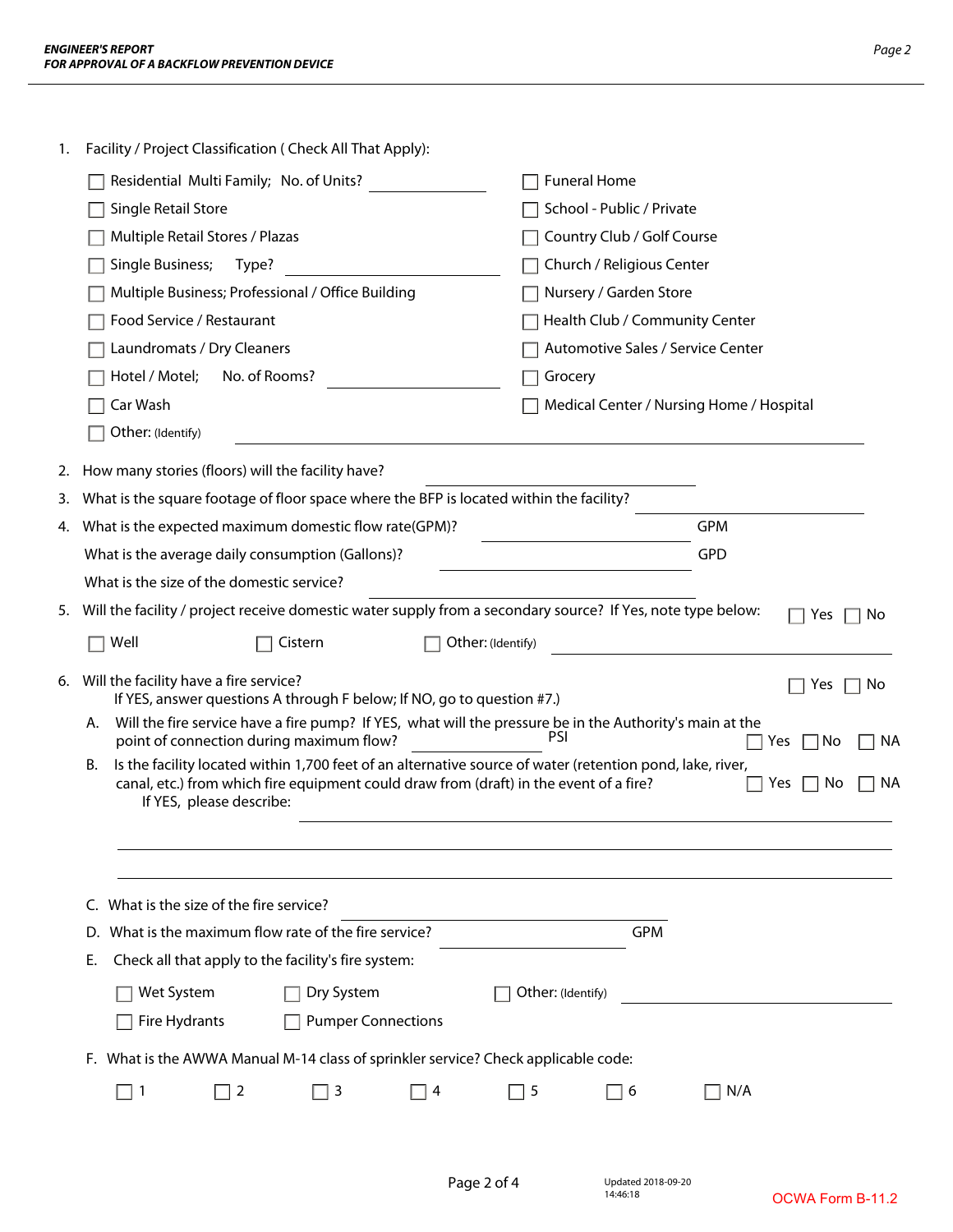|                                                                           |                                                                                                 | 7. Please indicate method of Sewage Disposal:                                                                                                                                                   |                       |     |                                                                                                             |                                                                                                                                  |     |            |  |  |  |  |  |
|---------------------------------------------------------------------------|-------------------------------------------------------------------------------------------------|-------------------------------------------------------------------------------------------------------------------------------------------------------------------------------------------------|-----------------------|-----|-------------------------------------------------------------------------------------------------------------|----------------------------------------------------------------------------------------------------------------------------------|-----|------------|--|--|--|--|--|
|                                                                           |                                                                                                 | <b>Public Sewer</b>                                                                                                                                                                             | <b>Private Septic</b> |     | Other: (Identify)                                                                                           |                                                                                                                                  |     |            |  |  |  |  |  |
| 8.                                                                        |                                                                                                 | Will the facility require a booster pump on the domestic service?<br>If YES, what will the pressure be in the Authority's main at the point of connection during<br><b>PSI</b><br>maximum flow? |                       |     |                                                                                                             |                                                                                                                                  | Yes | No         |  |  |  |  |  |
|                                                                           | ** NOTE: Booster Pumps are NOT allowed on residential applications per Ten State Standards**    |                                                                                                                                                                                                 |                       |     |                                                                                                             |                                                                                                                                  |     |            |  |  |  |  |  |
|                                                                           |                                                                                                 | 9. Check if use of water may present the potential backflow prevention hazard below:                                                                                                            |                       |     |                                                                                                             |                                                                                                                                  |     |            |  |  |  |  |  |
|                                                                           |                                                                                                 | Hazardous Substance Uses (i.e. boiler<br>feed corrosion inhibitors, antifreeze loops,<br>single wall heat exchanges, or required within<br>fire service, slop sinks, etc.)                      |                       |     | Other Hazards (i.e. private hydrants,<br>pumper connections. complex<br>plumbing and/or nature of business) | Stagnant Water ( <i>i.e.</i> from infrequent<br>use, external connections, slop sinks, etc.)                                     |     | N/A        |  |  |  |  |  |
|                                                                           |                                                                                                 | 10. Will the facility have an underground lawn/landscape irrigation system?                                                                                                                     |                       |     |                                                                                                             |                                                                                                                                  | Yes | No         |  |  |  |  |  |
|                                                                           |                                                                                                 | systems?                                                                                                                                                                                        |                       |     |                                                                                                             | 11. Will the facility require connections between the heating and /or cooling systems and the water supply                       | Yes | No         |  |  |  |  |  |
|                                                                           |                                                                                                 | supply? (If YES, a parallel backflow prevention system will be required.)                                                                                                                       |                       |     |                                                                                                             | 12. Is there a need for parallel/dual backflow preventers because the facility requires a continuous water                       | Yes | No         |  |  |  |  |  |
|                                                                           |                                                                                                 | 13. Is the facility located within the 100-year flood plain?<br>plain elevation.)                                                                                                               |                       |     |                                                                                                             | (If YES, a Reduced Pressure Zone (RPZ) backflow prevention device must be installed 12 inches above the 100-year flood           | Yes | No         |  |  |  |  |  |
|                                                                           |                                                                                                 |                                                                                                                                                                                                 |                       |     |                                                                                                             | 14. Will the area where the Back Flow Preventer (BFP) is located be adequately heated to prevent freezing?                       | Yes | No         |  |  |  |  |  |
|                                                                           |                                                                                                 | device?                                                                                                                                                                                         |                       |     |                                                                                                             | 15. Will the area where the BFP is located be adequately lighted to allow for maintenance and testing of the                     | Yes | No         |  |  |  |  |  |
|                                                                           |                                                                                                 | 16. Will the BFP be located in a vault, basement, and / or located below grade?                                                                                                                 |                       |     |                                                                                                             |                                                                                                                                  | Yes | No         |  |  |  |  |  |
|                                                                           |                                                                                                 |                                                                                                                                                                                                 |                       |     |                                                                                                             | 17. Will a Reduced Pressure Zone (RPZ) type BFP device be required?   Yes   No If YES, please answer Questions A- C below:       |     |            |  |  |  |  |  |
|                                                                           |                                                                                                 | If YES, please describe:                                                                                                                                                                        |                       |     |                                                                                                             | A. Will the RPZ drain to a crock or other holding container, which will require pumping to final discharge? $\Box$ Yes $\Box$ No |     |            |  |  |  |  |  |
|                                                                           |                                                                                                 |                                                                                                                                                                                                 |                       |     |                                                                                                             |                                                                                                                                  |     |            |  |  |  |  |  |
|                                                                           |                                                                                                 | B. Is the drain for the RPZ relief port adequately sized to accommodate a full discharge (dump)<br>from the relief port without flooding the surrounding area?                                  |                       |     |                                                                                                             |                                                                                                                                  |     | Yes     No |  |  |  |  |  |
| Please indicate where the RPZ relief port drain line discharges to:<br>C. |                                                                                                 |                                                                                                                                                                                                 |                       |     |                                                                                                             |                                                                                                                                  |     |            |  |  |  |  |  |
|                                                                           | Sanitary Sewer Lateral<br>Private Septic System                                                 |                                                                                                                                                                                                 |                       |     |                                                                                                             |                                                                                                                                  |     |            |  |  |  |  |  |
|                                                                           | Storm Sewer Lateral<br>Other: (Identify)<br><u> 1980 - Johann Barbara, martxa alemaniar arg</u> |                                                                                                                                                                                                 |                       |     |                                                                                                             |                                                                                                                                  |     |            |  |  |  |  |  |
|                                                                           |                                                                                                 | Outside Grade                                                                                                                                                                                   |                       | N/A |                                                                                                             |                                                                                                                                  |     |            |  |  |  |  |  |
|                                                                           |                                                                                                 |                                                                                                                                                                                                 |                       |     |                                                                                                             |                                                                                                                                  |     |            |  |  |  |  |  |